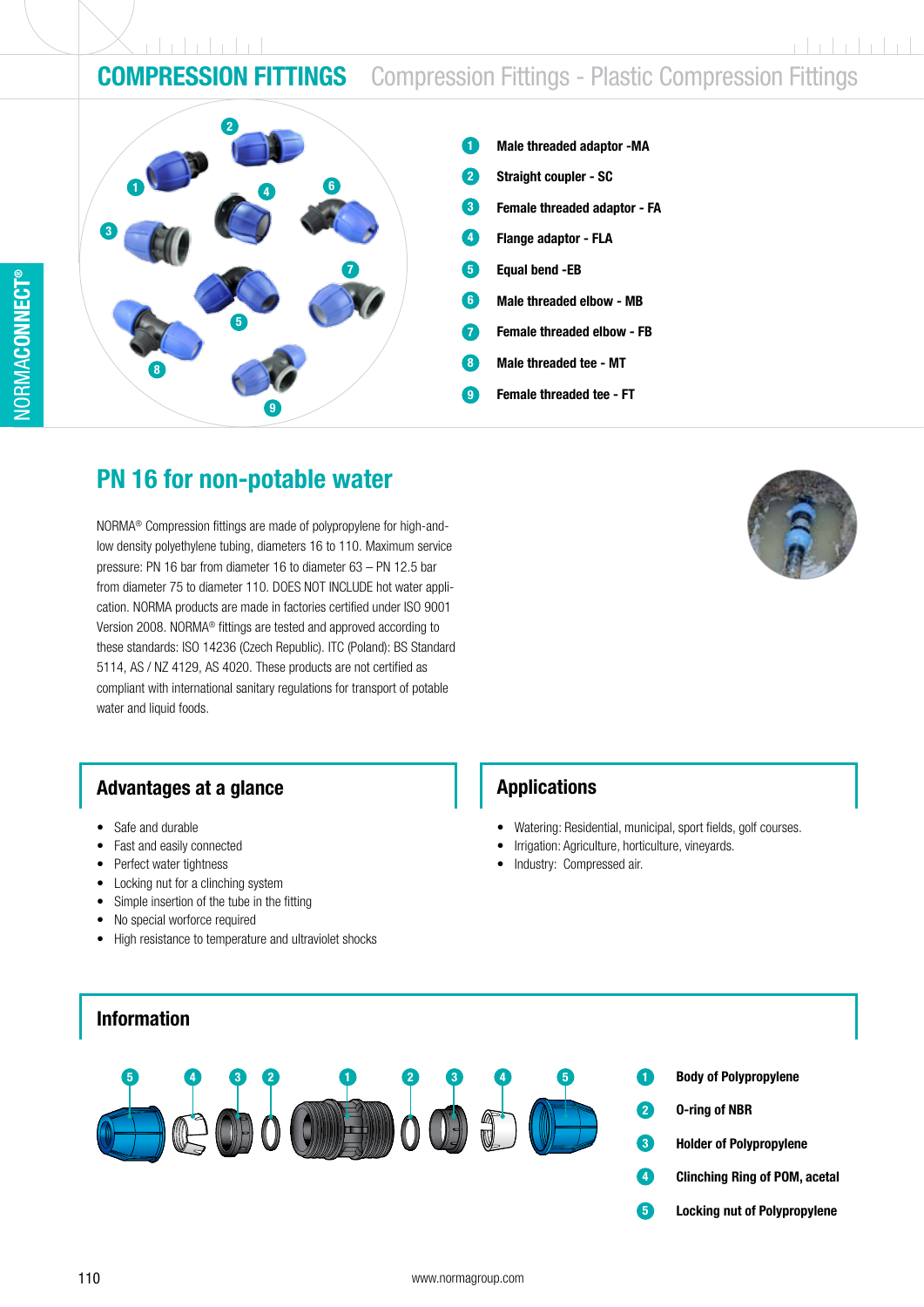<u>In Fritriti In</u>

## Male threaded adaptor – MA



| <b>Size</b><br>$mm \times inch$ | <b>Designation</b>                     | Polypropylene homopolymer<br><b>Product No.</b> |
|---------------------------------|----------------------------------------|-------------------------------------------------|
| 20 x 1/2"                       | MALE THREADED ADAPTOR (MA) 20 x 1/2"   | 0796 2651 118                                   |
| 20 x 3/4"                       | MALE THREADED ADAPTOR (MA) 20 x 3/4"   | 0796 2651 120                                   |
| 20 x 1"                         | MALE THREADED ADAPTOR (MA) 20 x 1"     | 0796 2651 117                                   |
| $25 \times 1/2"$                | MALE THREADED ADAPTOR (MA) 25 x 1/2"   | 0796 2651 121                                   |
| 25 x 3/4"                       | MALE THREADED ADAPTOR (MA) 25 x 3/4"   | 0796 2651 122                                   |
| $25 \times 1"$                  | MALE THREADED ADAPTOR (MA) 25 x 1"     | 0796 2651 124                                   |
| 32 x 1/2"                       | MALE THREADED ADAPTOR (MA) 32 x 1/2"   | 0796 2651 126                                   |
| 32 x 3/4"                       | MALE THREADED ADAPTOR (MA) 32 x 3/4"   | 0796 2651 127                                   |
| $32 \times 1"$                  | MALE THREADED ADAPTOR (MA) 32 x 1"     | 0796 2651 128                                   |
| 32 x 1 1/4"                     | MALE THREADED ADAPTOR (MA) 32 x 1 1/4" | 0796 2651 130                                   |
| 40 x 3/4"                       | MALE THREADED ADAPTOR (MA) 40 x 3/4"   | 0796 2651 131                                   |
| 40 x 1"                         | MALE THREADED ADAPTOR (MA) 40 x 1"     | 0796 2651 132                                   |
| 40 x 1 1/4"                     | MALE THREADED ADAPTOR (MA) 40 x 1 1/4" | 0796 2651 133                                   |
| 40 x 1 1/2"                     | MALE THREADED ADAPTOR (MA) 40 x 1 1/2" | 0796 2651 134                                   |
| $50 \times 11/4"$               | MALE THREADED ADAPTOR (MA) 50 x 1 1/4" | 0796 2651 135                                   |
| $50 \times 11/2$ "              | MALE THREADED ADAPTOR (MA) 50 x 1 1/2" | 0796 2651 136                                   |
| $50 \times 2"$                  | MALE THREADED ADAPTOR (MA) 50 x 2"     | 0796 2651 137                                   |
| 63 x 1 1/2"                     | MALE THREADED ADAPTOR (MA) 63 x 1 1/2" | 0796 2651 138                                   |
| 63 x 2"                         | MALE THREADED ADAPTOR (MA) 63 x 2"     | 0796 2651 139                                   |
| 75 x 2"                         | MALE THREADED ADAPTOR (MA) 75 x 2"     | 0796 2640 310                                   |
| 75 x 2 1/2"                     | MALE THREADED ADAPTOR (MA) 75 x 2 1/2" | 0796 2640 311                                   |
| 90 x 3"                         | MALE THREADED ADAPTOR (MA) 90 x 3"     | 0796 2640 312                                   |
| $110 \times 4"$                 | MALE THREADED ADAPTOR (MA) 110 x 4"    | 0796 2640 313                                   |

## Female threaded adaptor – FA



| <b>Size</b><br>mm x inch | <b>Designation</b>                       | Polypropylene homopolymer<br><b>Product No.</b> |
|--------------------------|------------------------------------------|-------------------------------------------------|
| $20 \times 1/2"$         | FEMALE THREADED ADAPTOR (FA) 20 x 1/2"   | 0796 2651 018                                   |
| 20 x 3/4"                | FEMALE THREADED ADAPTOR (FA) 20 x 3/4"   | 0796 2651 020                                   |
| 25 x 1/2"                | FEMALE THREADED ADAPTOR (FA) 25 x 1/2"   | 0796 2651 022                                   |
| 25 x 3/4"                | FEMALE THREADED ADAPTOR (FA) 25 x 3/4"   | 0796 2651 025                                   |
| $25 \times 1"$           | FEMALE THREADED ADAPTOR (FA) 25 x 1"     | 0796 2651 028                                   |
| 32 x 3/4"                | FEMALE THREADED ADAPTOR (FA) 32 x 3/4"   | 0796 2651 030                                   |
| $32 \times 1$ "          | FEMALE THREADED ADAPTOR (FA) 32 x 1"     | 0796 2651 033                                   |
| 32 x 1 1/4"              | FEMALE THREADED ADAPTOR (FA) 32 x 1 1/4" | 0796 2651 035                                   |
| $40 \times 1"$           | FEMALE THREADED ADAPTOR (FA) 40 x 1"     | 0796 2651 037                                   |
| 40 x 1 1/4"              | FEMALE THREADED ADAPTOR (FA) 40 x 1 1/4" | 0796 2651 039                                   |
| 40 x 1 1/2"              | FEMALE THREADED ADAPTOR (FA) 40 x 1 1/2" | 0796 2651 041                                   |
| $50 \times 11/2$ "       | FEMALE THREADED ADAPTOR (FA) 50 x 1 1/2" | 0796 2651 043                                   |
| $50 \times 2"$           | FEMALE THREADED ADAPTOR (FA) 50 x 2"     | 0796 2651 045                                   |
| 63 x 1 1/2"              | FEMALE THREADED ADAPTOR (FA) 63 x 1 1/2" | 0796 2651 047                                   |
| 63 x 2"                  | FEMALE THREADED ADAPTOR (FA) 63 x 2"     | 0796 2651 049                                   |
| 75 x 2"                  | FEMALE THREADED ADAPTOR (FA) 75 x 2"     | 0796 2640 291                                   |
| 75 x 2 1/2"              | FEMALE THREADED ADAPTOR (FA) 75 x 2 1/2" | 0796 2640 293                                   |
| $90 \times 3"$           | FEMALE THREADED ADAPTOR (FA) 90 x 3"     | 0796 2640 295                                   |
| $110 \times 4"$          | FEMALE THREADED ADAPTOR (FA) 110 x 4"    | 0796 2640 297                                   |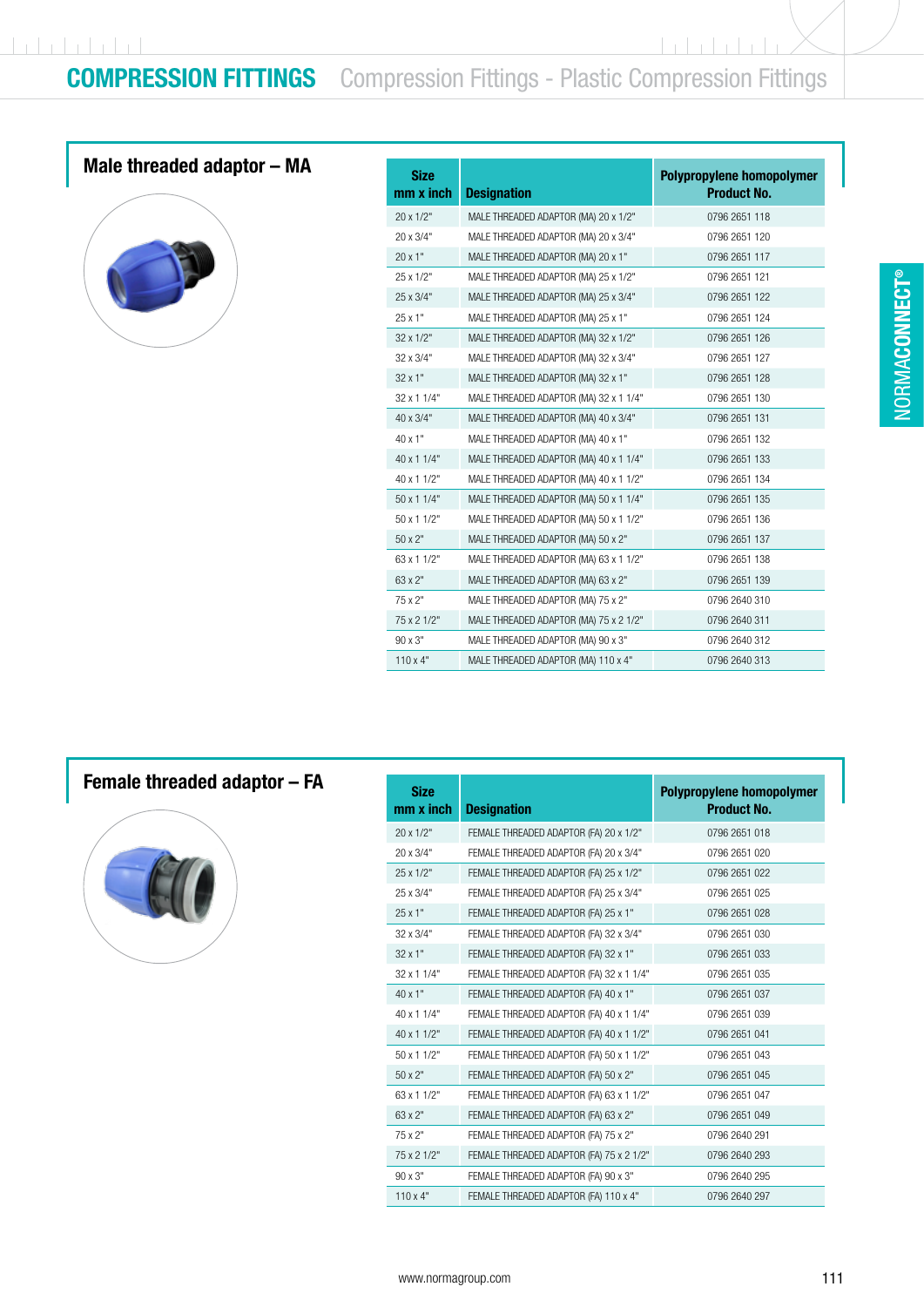r bela bela l

## COMPRESSION FITTINGS Compression Fittings - Plastic Compression Fittings

## Male threaded tee  $-$  MT



| <b>Size</b><br>$mm \times inch$ | <b>Designation</b>                 | Polypropylene homopolymer<br><b>Product No.</b> |
|---------------------------------|------------------------------------|-------------------------------------------------|
| $20 \times 1/2"$                | MALE THREADED TEE (MT) 20 x 1/2"   | 0796 2651 154                                   |
| 20 x 3/4"                       | MALE THREADED TEE (MT) 20 x 3/4"   | 0796 2651 155                                   |
| $25 \times 1/2"$                | MALE THREADED TEE (MT) 25 x 1/2"   | 0796 2651 156                                   |
| 25 x 3/4"                       | MALE THREADED TEE (MT) 25 x 3/4"   | 0796 2651 157                                   |
| 25x1"                           | MALE THREADED TEE (MT) 25 x 1"     | 0796 2651 158                                   |
| $32 \times 3/4"$                | MALE THREADED TEE (MT) 32 x 3/4"   | 0796 2651 159                                   |
| $32 \times 1"$                  | MALE THREADED TEE (MT) 32 x 1"     | 0796 2651 160                                   |
| $40 \times 1"$                  | MALE THREADED TEE (MT) 40 x 1"     | 0796 2651 161                                   |
| $40 \times 11/4$ "              | MALE THREADED TEE (MT) 40 x 1 1/4" | 0796 2651 162                                   |
| 50 x 1 1/4"                     | MALE THREADED TEE (MT) 50 x 1 1/4" | 0796 2651 163                                   |
| $50 \times 11/2$ "              | MALE THREADED TEE (MT) 50 x 1 1/2" | 0796 2651 164                                   |
| $63 \times 2"$                  | MALE THREADED TEE (MT) 63 x 2"     | 0796 2651 165                                   |
| 75x2"                           | MALE THREADED TEE (MT) 75 x 2"     | 0796 2640 318                                   |
| 75 x 2 1/2"                     | MALE THREADED TEE (MT) 75 x 2 1/2" | 0796 2640 319                                   |
| $90 \times 3"$                  | MALE THREADED TEE (MT) 90 x 3"     | 0796 2640 320                                   |
| $110 \times 4$ "                | MALE THREADED TEE (MT) 110 x 4"    | 0796 2640 321                                   |

### Female threaded tee – FT



| <b>Designation</b>                   | Polypropylene homopolymer<br><b>Product No.</b> |
|--------------------------------------|-------------------------------------------------|
| FEMALE THREADED TEE (FT) 20 x 1/2"   | 0796 2651 088                                   |
| FEMALE THREADED TEE (FT) 20 x 3/4"   | 0796 2651 090                                   |
| FEMALE THREADED TEE (FT) 25 x 1/2"   | 0796 2651 092                                   |
| FEMALE THREADED TEE (FT) 25 x 3/4"   | 0796 2651 094                                   |
| FEMALE THREADED TEE (FT) 25 x 1"     | 0796 2651 096                                   |
| FEMALE THREADED TEE (FT) 32 x 3/4"   | 0796 2651 098                                   |
| FEMALE THREADED TEE (FT) 32 x 1"     | 0796 2651 100                                   |
| FEMALE THREADED TEE (FT) 32 x 1 1/4" | 0796 2651 102                                   |
| FEMALE THREADED TEE (FT) 40 x 1"     | 0796 2651 104                                   |
| FEMALE THREADED TEE (FT) 40 x 1 1/4" | 0796 2651 106                                   |
| FEMALE THREADED TEE (FT) 40 x 1 1/2" | 0796 2651 108                                   |
| FEMALE THREADED TEE (FT) 50 x 1 1/2" | 0796 2651 110                                   |
| FEMALE THREADED TEE (FT) 50 x 2"     | 0796 2651 112                                   |
| FEMALE THREADED TEE (FT) 63 x 1 1/2" | 0796 2651 114                                   |
| FEMALE THREADED TEE (FT) 63 x 2"     | 0796 2651 116                                   |
| FEMALE THREADED TEE (FT) 75 x 2 1/2" | 0796 2640 305                                   |
| FEMALE THREADED TEE (FT) 90 x 3"     | 0796 2640 307                                   |
| FEMALE THREADED TEE (FT) 110 x 4"    | 0796 2640 309                                   |
|                                      |                                                 |

CONNECT ®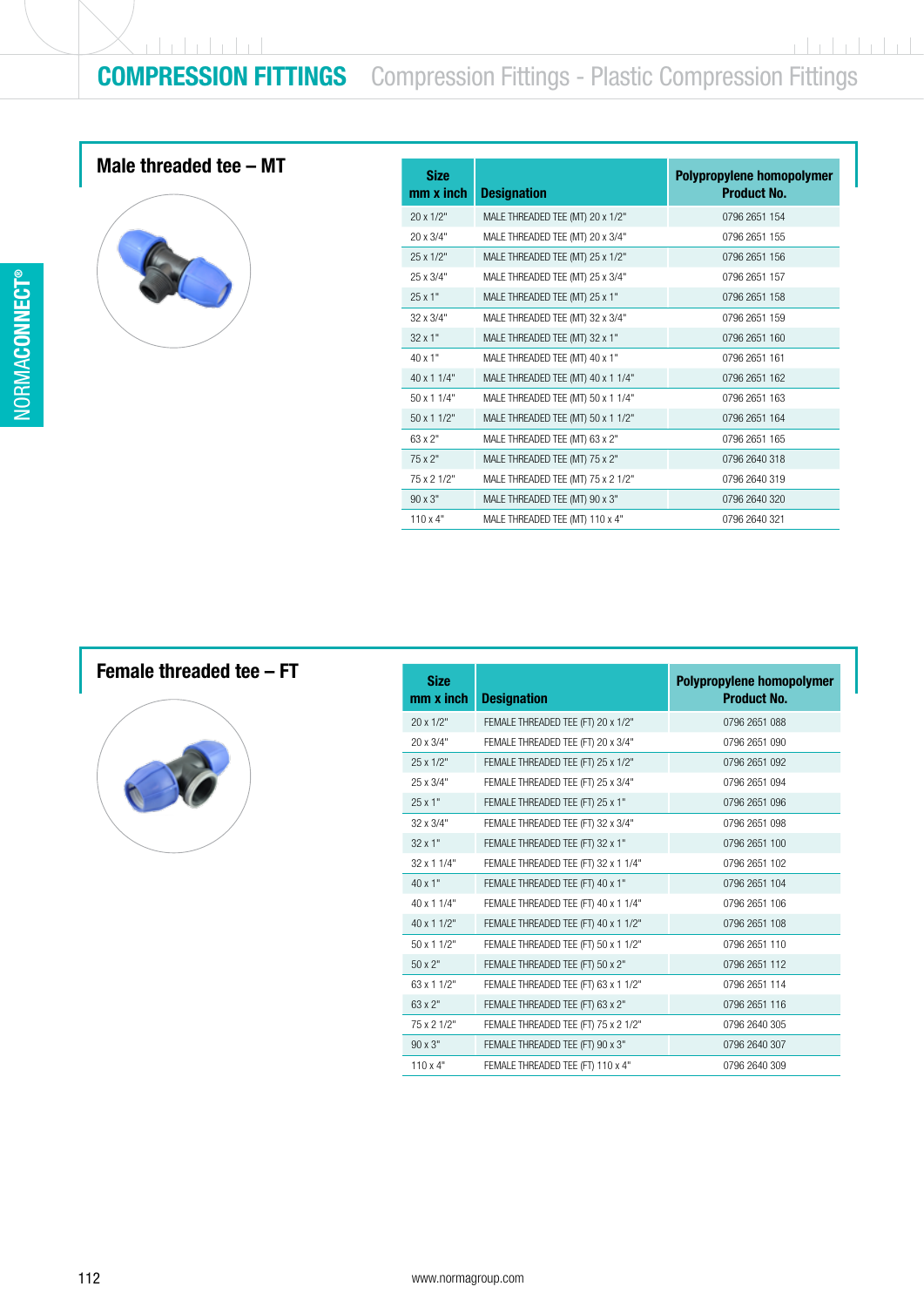$\frac{1}{2}$ 

## Male threaded elbow – MB



| <b>Size</b><br>$mm \times inch$ | <b>Designation</b>                                  | Polypropylene homopolymer<br><b>Product No.</b> |
|---------------------------------|-----------------------------------------------------|-------------------------------------------------|
|                                 |                                                     |                                                 |
| 20 x 1/2"                       | MALE THREADED ELBOW - MALE BEND 90 (MB) 20 x 1/2"   | 0796 2651 140                                   |
| 20 x 3/4"                       | MALE THREADED ELBOW - MALE BEND 90 (MB) 20 x 3/4"   | 0796 2651 141                                   |
| 25 x 1/2"                       | MALE THREADED ELBOW - MALE BEND 90 (MB) 25 x 1/2"   | 0796 2651 142                                   |
| 25 x 3/4"                       | MALE THREADED ELBOW - MALE BEND 90 (MB) 25 x 3/4"   | 0796 2651 143                                   |
| 25x1"                           | MALE THREADED ELBOW - MALE BEND 90 (MB) 25 x 1"     | 0796 2651 144                                   |
| 32 x 3/4"                       | MALE THREADED ELBOW - MALE BEND 90 (MB) 32 x 3/4"   | 0796 2651 145                                   |
| $32 \times 1"$                  | MALE THREADED ELBOW - MALE BEND 90 (MB) 32 x 1"     | 0796 2651 146                                   |
| 40 x 1"                         | MALE THREADED ELBOW - MALE BEND 90 (MB) 40 x 1"     | 0796 2651 147                                   |
| 40 x 1 1/4"                     | MALE THREADED ELBOW - MALE BEND 90 (MB) 40 x 1 1/4" | 0796 2651 148                                   |
| 40 x 1 1/2"                     | MALE THREADED ELBOW - MALE BEND 90 (MB) 40 x 1 1/2" | 0796 2651 149                                   |
| 50 x 1 1/4"                     | MALE THREADED ELBOW - MALE BEND 90 (MB) 50 x 1 1/4" | 0796 2651 150                                   |
| 50 x 1 1/2"                     | MALE THREADED ELBOW - MALE BEND 90 (MB) 50 x 1 1/2" | 0796 2651 151                                   |
| $50 \times 2"$                  | MALE THREADED ELBOW - MALE BEND 90 (MB) 63 x 2"     | 0796 2651 152                                   |
| 63 x 2"                         | MALE THREADED ELBOW - MALE BEND 90 (MB) 63 x 2"     | 0796 2651 153                                   |
| 75 x 2"                         | MALE THREADED ELBOW - MALE BEND 90 (MB) 75 x 2"     | 0796 2640 314                                   |
| 75 x 2 1/2"                     | MALE THREADED ELBOW - MALE BEND 90 (MB) 75 x 2 1/2" | 0796 2640 315                                   |
| $90 \times 3"$                  | MALE THREADED ELBOW - MALE BEND 90 (MB) 90 x 3"     | 0796 2640 316                                   |
| $110 \times 4"$                 | MALE THREADED ELBOW - MALE BEND 90 (MB) 110 x 4"    | 0796 2640 317                                   |

## Female threaded elbow – FB



| <b>Size</b><br>$mm \times inch$ | <b>Designation</b>                                      | Polypropylene homopolymer<br><b>Product No.</b> |
|---------------------------------|---------------------------------------------------------|-------------------------------------------------|
| $20 \times 1/2"$                | FEMALE THREADED ELBOW - FEMALE BEND 90 (FB) 20 x 1/2"   | 0796 2651 051                                   |
| $20 \times 3/4"$                | FEMALE THREADED ELBOW - FEMALE BEND 90 (FB) 20 x 3/4"   | 0796 2651 054                                   |
| $25 \times 1/2"$                | FEMALE THREADED ELBOW - FEMALE BEND 90 (FB) 25 x 1/2"   | 0796 2651 056                                   |
| 25 x 3/4"                       | FEMALE THREADED ELBOW - FEMALE BEND 90 (FB) 25 x 3/4"   | 0796 2651 059                                   |
| $25 \times 1"$                  | FEMALE THREADED ELBOW - FEMALE BEND 90 (FB) 25 x 1"     | 0796 2651 061                                   |
| $32 \times 1/2$ "               | FEMALE THREADED ELBOW - FEMALE BEND 90 (FB) 32 x 1/2"   | 0796 2651 063                                   |
| $32 \times 3/4"$                | FEMALE THREADED ELBOW - FEMALE BEND 90 (FB) 32 x 3/4"   | 0796 2651 065                                   |
| $32 \times 1$ "                 | FEMALE THREADED ELBOW - FEMALE BEND 90 (FB) 32 x 1"     | 0796 2651 068                                   |
| $32 \times 11/4$ "              | FEMALE THREADED ELBOW - FEMALE BEND 90 (FB) 32 x 1 1/4" | 0796 2651 070                                   |
| $40 \times 1"$                  | FEMALE THREADED ELBOW - FEMALE BEND 90 (FB) 40 x 1"     | 0796 2651 072                                   |
| $40 \times 11/4$ "              | FEMALE THREADED ELBOW - FEMALE BEND 90 (FB) 40 x 1 1/4" | 0796 2651 074                                   |
| 40 x 1 1/2"                     | FEMALE THREADED ELBOW - FEMALE BEND 90 (FB) 40 x 1 1/2" | 0796 2651 076                                   |
| $50 \times 11/4$ "              | FEMALE THREADED ELBOW - FEMALE BEND 90 (FB) 50 x 1 1/4" | 0796 2651 078                                   |
| 50 x 1 1/2"                     | FEMALE THREADED ELBOW - FEMALE BEND 90 (FB) 50 x 1 1/2" | 0796 2651 080                                   |
| $50 \times 2"$                  | FEMALE THREADED ELBOW - FEMALE BEND 90 (FB) 50 x 2"     | 0796 2651 082                                   |
| 63 x 1 1/2"                     | FEMALE THREADED ELBOW - FEMALE BEND 90 (FB) 63 x 1 1/2" | 0796 2651 084                                   |
| $63 \times 2"$                  | FEMALE THREADED ELBOW - FEMALE BEND 90 (FB) 63 x 2"     | 0796 2651 086                                   |
| 75 x 2 1/2"                     | FEMALE THREADED ELBOW - FEMALE BEND 90 (FB) 75 x 2 1/2" | 0796 2640 299                                   |
| $90 \times 3"$                  | FEMALE THREADED ELBOW - FEMALE BEND 90 (FB) 90 x 3"     | 0796 2640 301                                   |
| $110 \times 4"$                 | FEMALE THREADED ELBOW - FEMALE BEND 90 (FB) 110 x 4"    | 0796 2640 303                                   |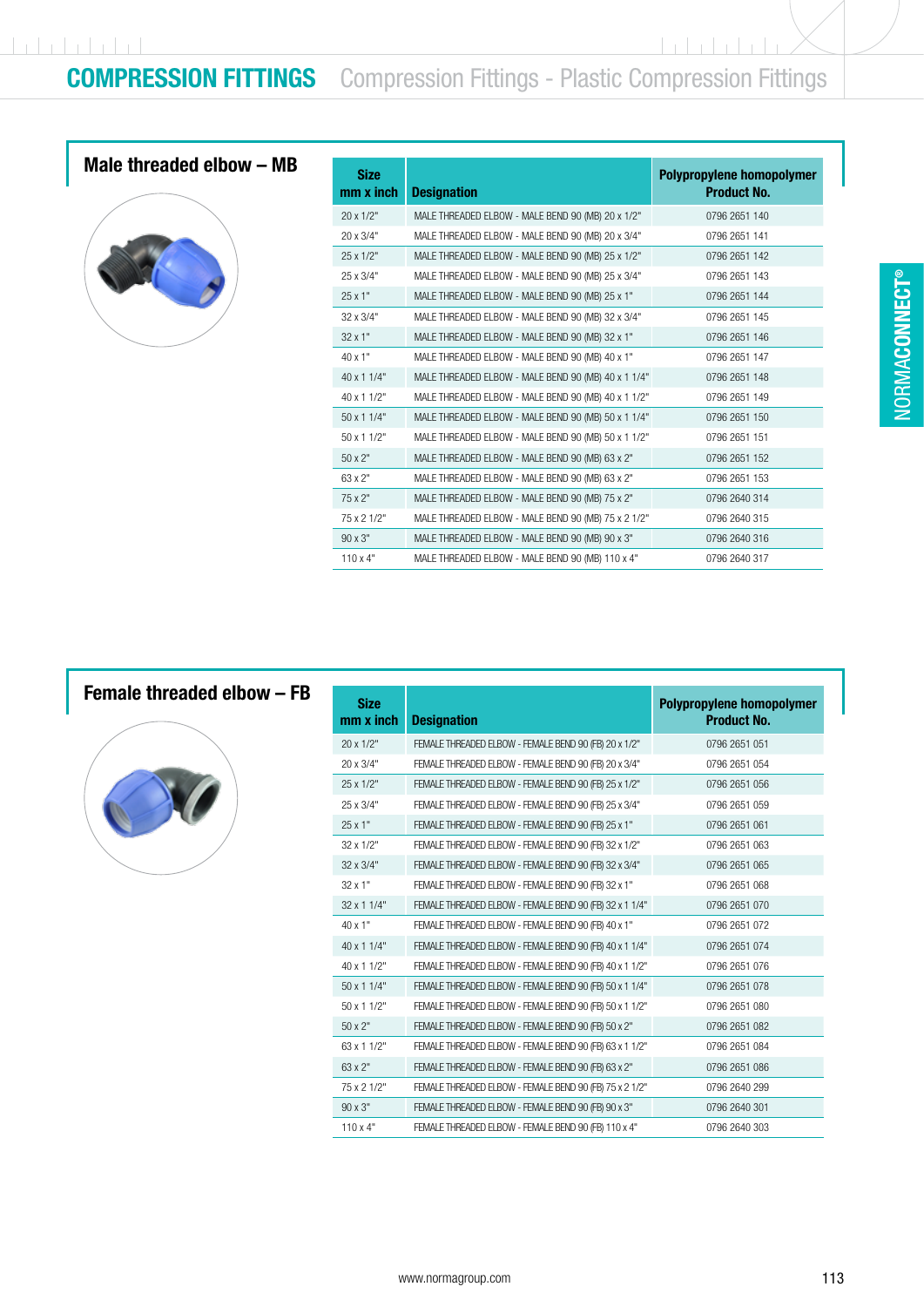## COMPRESSION FITTINGS Compression Fittings - Plastic Compression Fittings

## Straight coupler – SC



| <b>Size</b><br>mm x inch | <b>Designation</b>        | Polypropylene homopolymer<br><b>Product No.</b> |
|--------------------------|---------------------------|-------------------------------------------------|
| 20                       | STRAIGHT COUPLER (SC) 20  | 0796 2651 191                                   |
| 25                       | STRAIGHT COUPLER (SC) 25  | 0796 2651 192                                   |
| 32                       | STRAIGHT COUPLER (SC) 32  | 0796 2651 193                                   |
| 40                       | STRAIGHT COUPLER (SC) 40  | 0796 2651 194                                   |
| 50                       | STRAIGHT COUPLER (SC) 50  | 0796 2651 195                                   |
| 63                       | STRAIGHT COUPLER (SC) 63  | 0796 2651 196                                   |
| 75                       | STRAIGHT COUPLER (SC) 75  | 0796 2640 334                                   |
| 90                       | STRAIGHT COUPLER (SC) 90  | 0796 2640 335                                   |
| 110                      | STRAIGHT COUPLER (SC) 110 | 0796 2640 336                                   |

Equal bend – EB



| <b>Size</b><br>$mm \times inch$ | <b>Designation</b>  | Polypropylene homopolymer<br><b>Product No.</b> |
|---------------------------------|---------------------|-------------------------------------------------|
| 20                              | EQUAL BEND (EB) 20  | 0796 2650 998                                   |
| 25                              | EQUAL BEND (EB) 25  | 0796 2650 999                                   |
| 32                              | EQUAL BEND (EB) 32  | 0796 2651 000                                   |
| 40                              | EQUAL BEND (EB) 40  | 0796 2651 001                                   |
| 50                              | EQUAL BEND (EB) 50  | 0796 2651 002                                   |
| 63                              | EQUAL BEND (EB) 63  | 0796 2651 003                                   |
| 75                              | EQUAL BEND (EB) 75  | 0796 2640 281                                   |
| 90                              | EQUAL BEND (EB) 90  | 0796 2640 282                                   |
| 110                             | EQUAL BEND (EB) 110 | 0796 2640 283                                   |

Equal tee – ET



| <b>Size</b><br>$mm \times inch$ | <b>Designation</b> | Polypropylene homopolymer<br><b>Product No.</b> |
|---------------------------------|--------------------|-------------------------------------------------|
| 20                              | EQUAL TEE (ET) 20  | 0796 2651 010                                   |
| 25                              | EQUAL TEE (ET) 25  | 0796 2651 011                                   |
| 32                              | EQUAL TEE (ET) 32  | 0796 2651 012                                   |
| 40                              | EQUAL TEE (ET) 40  | 0796 2651 013                                   |
| 50                              | EQUAL TEE (ET) 50  | 0796 2651 014                                   |
| 63                              | EQUAL TEE (ET) 63  | 0796 2651 015                                   |
| 75                              | EQUAL TEE (ET) 75  | 0796 2640 287                                   |
| 90                              | EQUAL TEE (ET) 90  | 0796 2640 288                                   |
| 110                             | EQUAL TEE (ET) 110 | 0796 2640 289                                   |

CONNECT ®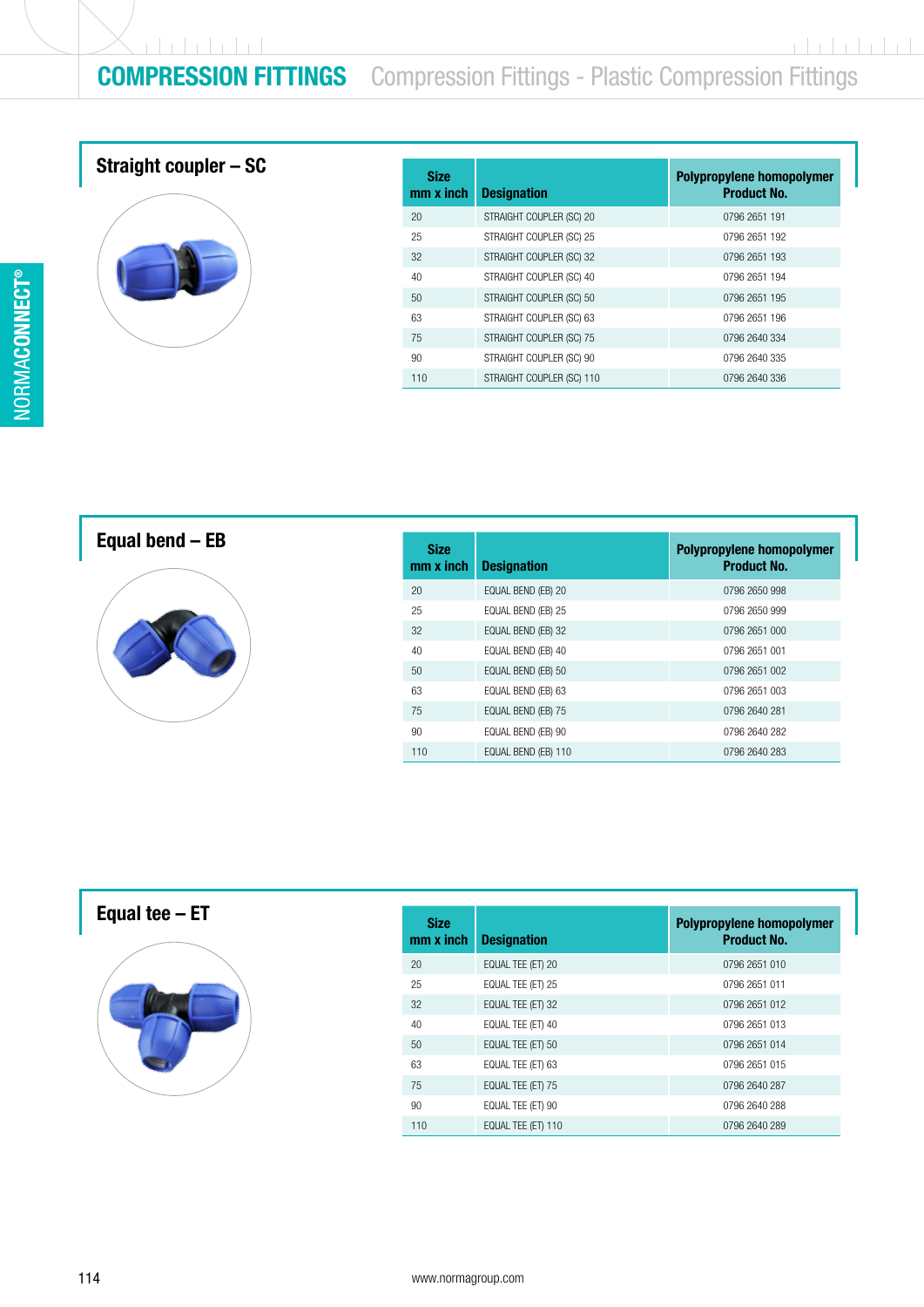# $1 + 1 + 1 + 1 + 1 + 1$

r

# **COMPRESSION FITTINGS** Compression Fittings - Plastic Compression Fittings

**Indulateda** 

| End cap $-$ EC | <b>Size</b><br>mm x ii |
|----------------|------------------------|
|                | 20                     |
|                | 25                     |
|                | 32                     |
|                | 40                     |
|                | 50                     |
|                | 63                     |
|                | 75                     |
|                | 90                     |

| <b>Size</b><br>$mm \times inch$ | <b>Designation</b> | Polypropylene homopolymer<br><b>Product No.</b> |
|---------------------------------|--------------------|-------------------------------------------------|
| 20                              | END CAP (EC) 20    | 0796 2651 004                                   |
| 25                              | END CAP (EC) 25    | 0796 2651 005                                   |
| 32                              | END CAP (EC) 32    | 0796 2651 006                                   |
| 40                              | END CAP (EC) 40    | 0796 2651 007                                   |
| 50                              | END CAP (EC) 50    | 0796 2651 008                                   |
| 63                              | END CAP (EC) 63    | 0796 2651 009                                   |
| 75                              | END CAP (EC) 75    | 0796 2640 284                                   |
| 90                              | END CAP (EC) 90    | 0796 2640 285                                   |
| 110                             | END CAP (EC) 110   | 0796 2640 286                                   |

## Reducing coupler – RC



| <b>Size</b><br>mm x inch | <b>Designation</b>             | Polypropylene homopolymer<br><b>Product No.</b> |
|--------------------------|--------------------------------|-------------------------------------------------|
| $25 \times 20$           | REDUCING COUPLER (RC) 25 x 20  | 0796 2651 166                                   |
| 32 x 20                  | REDUCING COUPLER (RC) 32 x 20  | 0796 2651 167                                   |
| $32 \times 25$           | REDUCING COUPLER (RC) 32 x 25  | 0796 2651 168                                   |
| 40 x 20                  | REDUCING COUPLER (RC) 40 x 20  | 0796 2651 169                                   |
| 40 x 25                  | REDUCING COUPLER (RC) 40 x 25  | 0796 2651 170                                   |
| 40 x 32                  | REDUCING COUPLER (RC) 40 x 32  | 0796 2651 171                                   |
| 50 x 20                  | REDUCING COUPLER (RC) 50 x 20  | 0796 2651 172                                   |
| 50 x 25                  | REDUCING COUPLER (RC) 50 x 25  | 0796 2651 173                                   |
| 50 x 32                  | REDUCING COUPLER (RC) 50 x 32  | 0796 2651 174                                   |
| 50 x 40                  | REDUCING COUPLER (RC) 50 x 40  | 0796 2651 175                                   |
| 63 x 25                  | REDUCING COUPLER (RC) 63 x 25  | 0796 2651 176                                   |
| 63 x 32                  | REDUCING COUPLER (RC) 63 x 32  | 0796 2651 177                                   |
| 63 x 40                  | REDUCING COUPLER (RC) 63 x 40  | 0796 2651 178                                   |
| 63 x 50                  | REDUCING COUPLER (RC) 63 x 50  | 0796 2651 179                                   |
| 75 x 40                  | REDUCING COUPLER (RC) 75 x 40  | 0796 2640 322                                   |
| 75 x 50                  | REDUCING COUPLER (RC) 75 x 50  | 0796 2640 323                                   |
| 75 x 63                  | REDUCING COUPLER (RC) 75 x 63  | 0796 2640 324                                   |
| 90 x 63                  | REDUCING COUPLER (RC) 90 x 63  | 0796 2640 325                                   |
| 90 x 75                  | REDUCING COUPLER (RC) 90 x 75  | 0796 2640 326                                   |
| 110 x 90                 | REDUCING COUPLER (RC) 110 x 90 | 0796 2640 327                                   |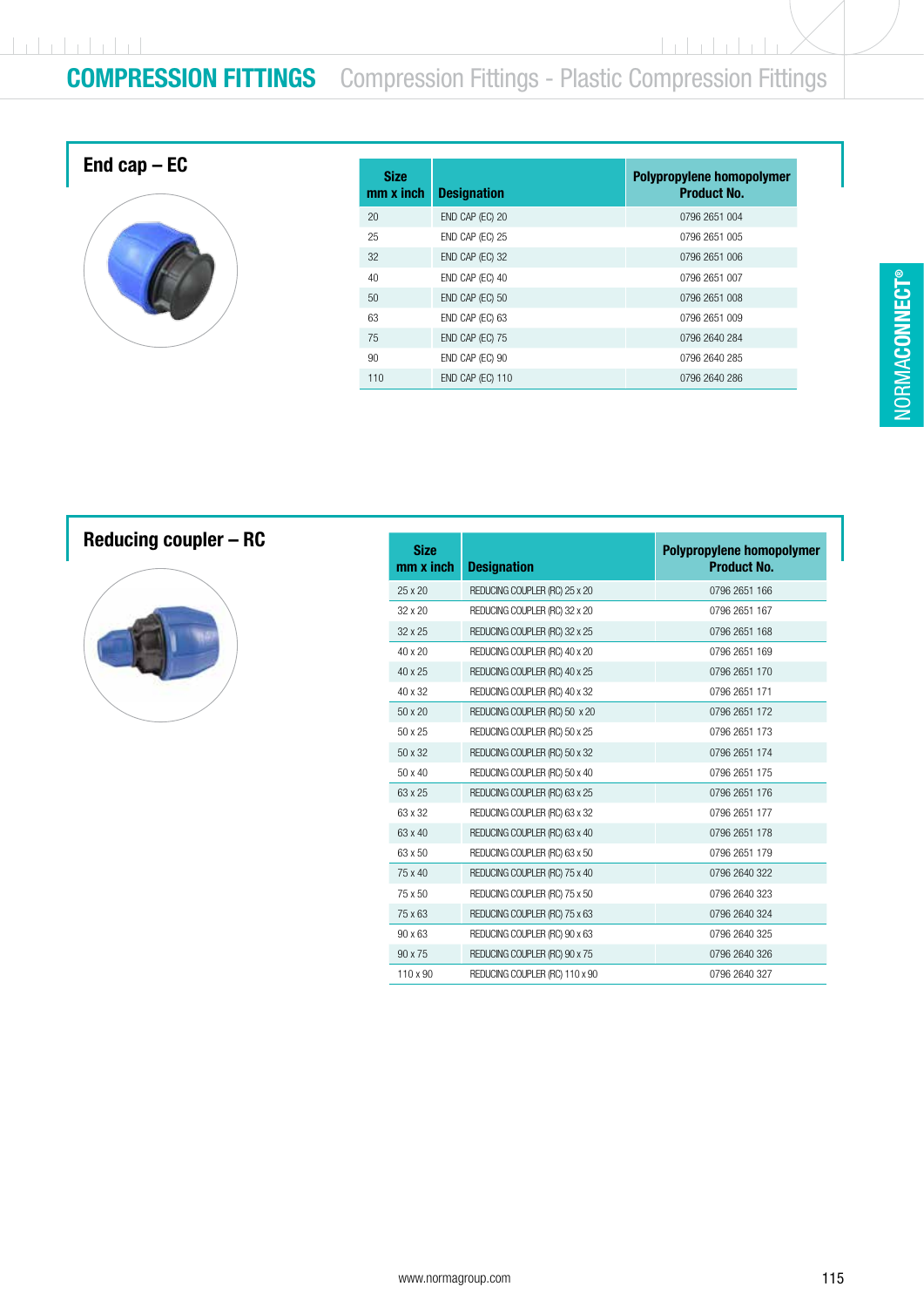$(1 + 1 + 1 + 1 + 1)$ 

# **COMPRESSION FITTINGS** Compression Fittings - Plastic Compression Fittings

## Reducing tee  $-$  RT



| <b>Size</b><br>$mm \times inch$ | <b>Designation</b>         | Polypropylene homopolymer<br><b>Product No.</b> |
|---------------------------------|----------------------------|-------------------------------------------------|
| $25 \times 20$                  | REDUCING TEE (RT) 25 x 20  | 0796 2651 180                                   |
| 32 x 20                         | REDUCING TEE (RT) 32 x 20  | 0796 2651 181                                   |
| 32 x 25                         | REDUCING TEE (RT) 32 x 25  | 0796 2651 182                                   |
| 40 x 25                         | REDUCING TEE (RT) 40 x 25  | 0796 2651 183                                   |
| 40 x 32                         | REDUCING TEE (RT) 40 x 32  | 0796 2651 184                                   |
| $50 \times 25$                  | REDUCING TEE (RT) 50 x 25  | 0796 2651 185                                   |
| 50 x 32                         | REDUCING TEE (RT) 50 x 32  | 0796 2651 186                                   |
| 50 x 40                         | REDUCING TEE (RT) 50 x 40  | 0796 2651 187                                   |
| 63 x 32                         | REDUCING TEE (RT) 63 x 32  | 0796 2651 188                                   |
| 63 x 40                         | REDUCING TEE (RT) 63 x 40  | 0796 2651 189                                   |
| 63 x 50                         | REDUCING TEE (RT) 63 x 50  | 0796 2651 190                                   |
| 75 x 40                         | REDUCING TEE (RT) 75 x 40  | 0796 2640 328                                   |
| 75 x 50                         | REDUCING TEE (RT) 75 x 50  | 0796 2640 329                                   |
| 75 x 63                         | REDUCING TEE (RT) 75 x 63  | 0796 2640 330                                   |
| 90 x 63                         | REDUCING TEE (RT) 90 x 63  | 0796 2640 331                                   |
| 90 x 75                         | REDUCING TEE (RT) 90 x 75  | 0796 2640 332                                   |
| $110 \times 90$                 | REDUCING TEE (RT) 110 x 90 | 0796 2640 333                                   |

## Flange adaptor – FLA



| <b>Size</b><br>mm x inch | <b>Designation</b>               | Polypropylene homopolymer<br><b>Product No.</b> |
|--------------------------|----------------------------------|-------------------------------------------------|
| 63 x 50DN                | FLANGE ADAPTOR (FLA) 63 x 50DN   | 0796 2600 004                                   |
| 90 x 80DN                | FLANGE ADAPTOR (FLA) 90 x 80DN   | 0796 2600 005                                   |
| 110 x 100DN              | FLANGE ADAPTOR (FLA) 110 x 100DN | 0796 2600 006                                   |

### Pop-up Equal bend  $-$  PE



| <b>Size</b><br>mm x inch | <b>Designation</b>               | Polypropylene homopolymer<br><b>Product No.</b> |
|--------------------------|----------------------------------|-------------------------------------------------|
| $20 \times 1/2$ "        | POP-UP EQUAL BEND (PE) 20 x 1/2" | 0796 2030 181                                   |
| $25 \times 1/2"$         | POP-UP EQUAL BEND (PE) 25 x 1/2" | 0796 2030 182                                   |
| $32 \times 3/4$ "        | POP-UP EQUAL BEND (PE) 32 x 3/4" | 0796 2030 183                                   |